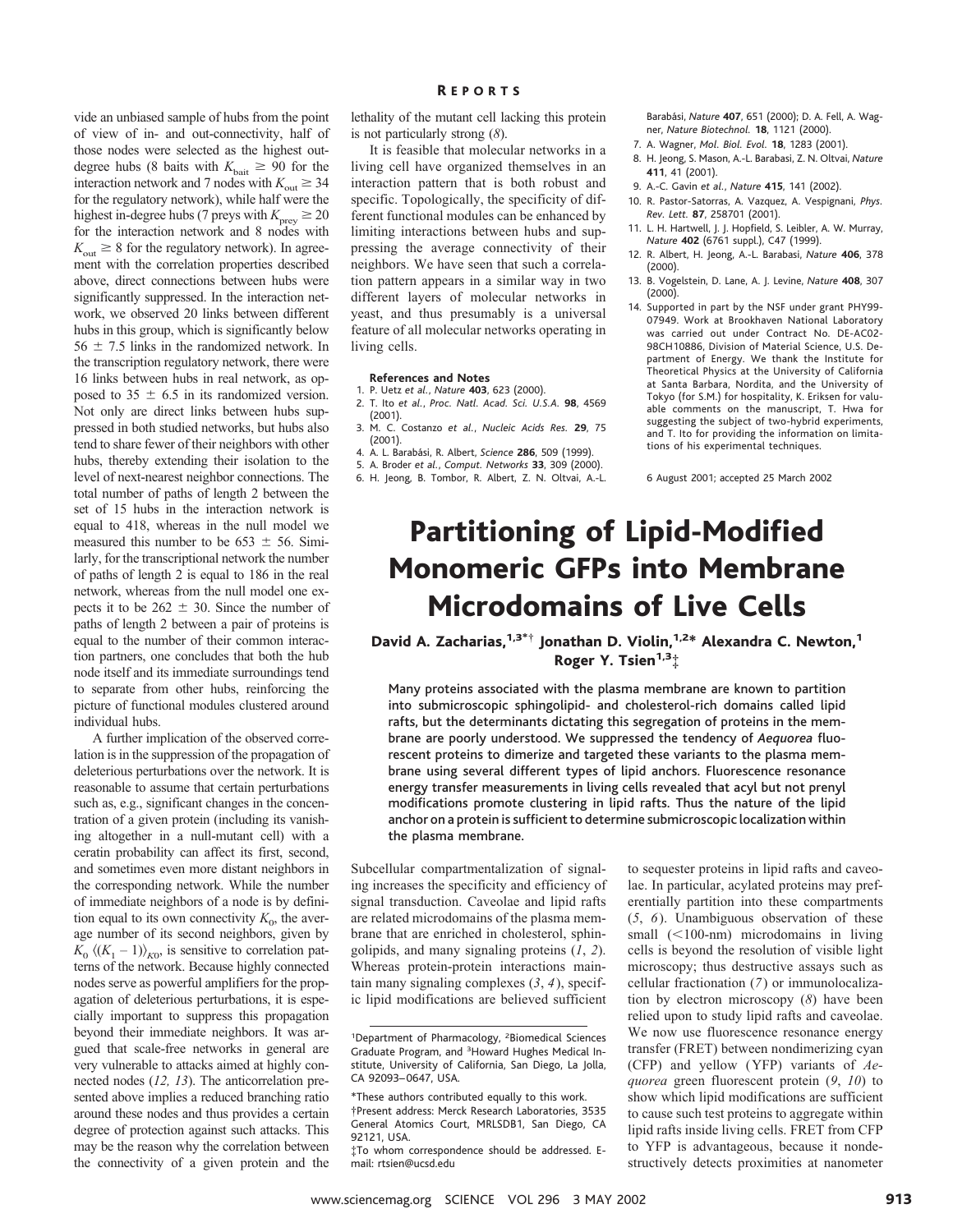scales and because CFP and YFP have no targeting signals aside from the lipid anchors we added.

We fused CFP and YFP onto short peptides containing consensus sequences for acylation (*11*) or prenylation (*12*) (Fig. 1A). These constructs (*13*) were transfected with Lipofectin (GibcoBRL) into Madin-Darby canine kidney (MDCK) cells, and the cells were imaged at 80 to 90% confluency. Regions of interest were chosen from plasmalemmal sites where there was obvious cellcell contact and little or no interference from fluorescence from intracellular membranes (Fig. 1B). The associative properties of coexpressed lipid-modified CFP and YFP pairs were determined by measuring the FRET efficiency (FRET *E*%) and fitting those values to the simplest possible saturable binding model, in which *E*% is a hyperbolic function of the surface density or local fluorescence intensity *F* of the acceptor, YFP.

$$
E\% = \frac{E\%_{\text{max}}F}{F + K} \tag{1}
$$

We preferred such a saturable isotherm over a linear fit with adjustable slope and intercept because the hyperbola also has two free parameters yet intrinsically satisfies the physical constraints that *E*% must approach zero as *F* approaches zero and that *E*% must level off no matter how much acceptor is expressed. Also, the parameter  $K$  is analogous to a dissociation constant and provides a natural criterion for the degree of clustering at any given concentration of acceptor (illustrated in Fig. 2). When  $F \ll$ *K*, FRET efficiencies are approximately proportional to acceptor surface densities, because the donors and acceptors are mutually randomly distributed. When  $F \gg K$ , FRET efficiencies are nearly saturated and independent of further increases in acceptor density (*14*), because each donor is already clustered with at least one acceptor. FRET *E*% was determined by selectively photobleaching the acceptor YFP and measuring the resulting increase in brightness of CFP emission as a percentage of the final CFP intensity (*15*).

Myristoyl and palmitoyl chains were attached to CFP and YFP by genetically fusing an acylation substrate sequence from the 13  $NH<sub>2</sub>$ -terminal residues of the kinase Lyn to the  $NH_2$ -termini of the fluorescent proteins. FRET efficiencies in regions of interest (ROIs) of cells expressing these constructs (MyrPalm-CFP and -YFP) showed that *E*% was saturated, indicating strong clustering (Fig. 3A). However, this clustered distribution survived extraction with  $10 \text{ mM}$  5-methyl- $\beta$ -cyclodextrin ( $M\beta$ CD) (Fig. 3B), a treatment known to disrupt lipid rafts and caveolae by depletion of cholesterol (*16*).

We suspected the residual clustering to be an artifact of the known tendency of all forms

#### R EPORTS

of GFP to dimerize at high concentrations, which would be particularly likely for proteins confined to two dimensions. To determine accurately the degree to which GFPs interact, we measured the homoaffinity of purified recombinant YFP (not membrane-anchored) by sedimentation equilibrium analytical ultracentrifugation (15, 17) and found a  $K_d$  of 0.11 mM (Fig. 4, A and C) (*18*). We replaced hydrophobic residues at the crystallographic interface of the dimer (*19*) with positively charged residues

A MyrPalm PalmPalm MLCCMRRTKQVEKNDE **CFP or YFF** CFP or YFP С GerGer **CFP or YFP** Caveolin





Acceptor intensity F (proportional to density)

(A206K, L221K, or F223R) (*15*). These mutants were likewise expressed and purified, and their self-association was measured by analytical ultracentrifugation. YFP homoaffinity was reduced to the point that dimerization was essentially eliminated (Fig. 4, B and D, and Table 1). We call these novel monomeric GFP variants mCFP, mGFP, and mYFP. These mutations caused no significant alterations in the spectral properties. When the  $NH<sub>2</sub>$ -terminus of Lyn was fused to mCFP and mYFP to cause

> **Fig. 1.** Lipid-modified fluorescent proteins used in this work and representative images of their expression in MDCK cells. (**A**) MyrPalm (myristoylated and palmitoylated), GerGer (geranylgeranylated), PalmPalm (tandemly palmitoylated), and caveolin (full-length bovine caveolin-1, triply palmitoylated with a putative membraneembedded hairpin loop) fusion constructs were generated by polymerase chain reaction primer extension. Lipid attachment sites are shown in bold. (**B**) Typical fluorescence images of MDCK cells expressing each construct. Arrows denote representative sites for defining regions for data collection, on membrane sites of cell-cell contact remote from intracellular membranes. mCFP-GerGer and MyrPalm-mYFP images were taken from the same cells.

> **Fig. 2.** Theoretical expectations for unclustered (**A** and **C**) versus clustered (**B** and **D**) donors and acceptors (cyan and yellow circles representing mCFP and mYFP) in a region of interest of a cell membrane (black boxes).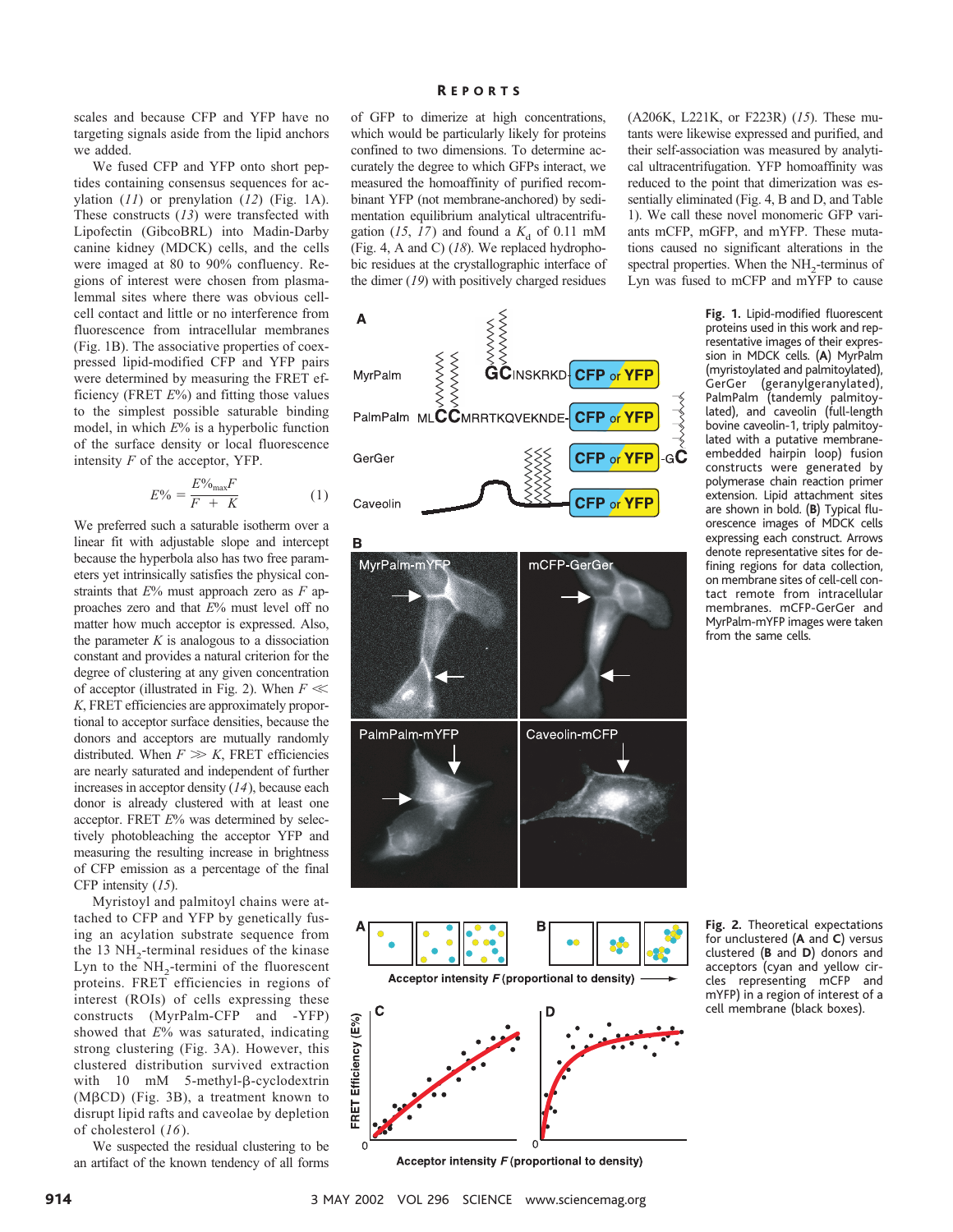myristoylation and palmitoylation, the proteins were clustered (Fig. 3C), but this clustering was destroyed by M<sub>B</sub>CD (Fig. 3D, showing  $E\%$ nearly linearly proportional to  $F$ , i.e.,  $F \ll K$  in Eq. 1). The latter result showed that the antidimerization mutations and MBCD extraction procedure were effective and that the clustering seen in unperturbed cells could now be attributed to lipid partitioning into microdomains rather than CFP-YFP affinity. mCFP and mYFP were used for all subsequent experiments. It is noteworthy that the visible distribution of MyrPalm-GFPs to plasma membranes was similar with or without  $M\beta$ CD, indicating the utility of FRET for discrimination and analysis of submicron-size domains of plasma membrane. These data also suggest that the domains must be fairly small, as larger domains

**Fig. 3.** Determination by FRET of clustering between lipid-anchored fluorescent proteins. The least squares fits of the experimental data (each black square representing one region of interest) to Eq. 1 are shown as red curves, with 95% confidence intervals for the fit shown as flanking blue curves. The fitted value for *K* in Eq. 1 is given for each graph. The *K* values should be compared to the acceptor intensities within the same experiment rather than to *K*'s from other experiments, whose absolute intensity scales are not directly comparable. (**A**) FRET *E*% between MyrPalm-wildtype-CFP and MyrPalm-wild $type-YFP$  ( $K = 0.2 \pm 1.2$ ). (**B**) MyrPalm-wild-type-CFP and MyrPalm-wild-type-YFP after treatment with 10 mM  $M\beta$ CD (*K* = 10  $\pm$  10). (**C**) MyrPalm-mCFP and Myr-Palm-mYFP (L221K) in untreated cells  $(K = 6 \pm 8)$ . (**D**) MyrPalm-mCFP and Myr-Palm-mYFP after M $\beta$ CD ( $K =$ 1300  $\pm$  1100). (**E**) Full-length caveolin-1–mCFP (L221K) and MyrPalm-mYFP L221K  $(K = 19 \pm 9)$ . (**F**) Caveolin-1–mCFP and PalmPalmmYFP F223R  $(K = 3 \pm 2)$ . (**G** and **H**) mYFP-GerGer and mCFP-GerGer (F223R), (G) before  $(K = 0.3 \pm 0.3)$  and (H) after 10 mM M $\beta$ CD ( $K =$  $0.1 \pm 4$ ). (**I**) mYFP-GerGer and caveolin-1–mCFP F223R  $(K = 1100 \pm 300)$ . (**J**) mCFP-GerGer F223R and MyrPalmmYFP F223R  $(K = 123 \pm 90)$ .

would cause intradomain, density-dependent FRET, and no clustering would be seen.

We next measured the associations of various lipid modifications with caveolin, a marker for caveolae, a type of lipid raft. MyrPalm-mYFP clustered with full-length caveolin-1 fused to mCFP (Fig. 3E), and MyrPalm-mCFP likewise clustered with caveolin-1–mYFP. mYFP fused to the  $NH<sub>2</sub>$ terminal 20 residues of GAP-43 to cause dual palmitoylation (PalmPalm-mYFP) and was also clustered with caveolin-1–mCFP (Fig. 3F). Thus, acylation by fatty acids suffices to cause clustering of test fluorescent proteins in lipid rafts and caveolae.

To examine the effectiveness of prenyl adducts in causing clustering, we fused the CAAX box (*12*) from the guanosine triphosphatase

Rho to the COOH-terminus of mCFP and mYFP to cause the addition of a single geranylgeranyl group (mCFP-GerGer and mYFP-GerGer). These constructs clustered with each other (Fig. 3G), even after extraction of cholesterol with 10 mM M $\beta$ CD (Fig. 3H). However, mYFP-GerGer did not cluster with caveolin-1– mCFP (Fig. 3I), nor did mCFP-GerGer congregate with MyrPalm-mYFP (Fig. 3J), suggesting that geranylgeranylation promotes clustering but not in cholesterol- and sphingolipid-rich lipid rafts.

We also used traditional biochemical methods to examine partitioning of lipid-modified YFPs into detergent-soluble or detergent-insoluble membranes, or into low- or high-density membranes after carbonate extraction (*15*). These techniques confirmed the results of the





**Fig. 4.** Sedimentation equilibrium analytical ultracentrifugation of wild-type and monomeric YFP. Sedimentation equilibrium experiments were performed by standard protocol (*15*, *17*). (**A** and **B**) wtYFP (A) and monomeric YFP L221K (B) data sets (gray) were fit globally at multiple speeds and concentrations to the monomeric (green) and dimeric (red) molecular weights. (**C** and **D**) The residual differences between the predicted distribution and the data for wtYFP (C) and mYFP L221K (D). Data shown are for 20,000 rpm at 230  $\mu$ M.

**Table 1**: Fluorescence and dissociation of wildtype versus mYFPs without lipid modifications. Dissociation constant  $K_d$  (mM) derived from the association constant  $(K_a)$  was measured by sedimentation equilibrium analytical ultracentrifugation. Variance (goodness of fit) was determined by global analysis with a nonlinear least-squares algorithm in the software provided by Beckman. Each value is statistically significant.

| Mutation     | Quantum<br>vield | Extinction<br>coefficient<br>$(M^{-1}$ cm <sup>-1</sup> ) | K,   | Variance     |
|--------------|------------------|-----------------------------------------------------------|------|--------------|
| Wild type    | 0.67             | 67.000                                                    | 0.11 | $1.25E - 3$  |
| <b>L221K</b> | 0.67             | 64.000                                                    | 9.7  | $1.35E - 3$  |
| F223R        | 0.53             | 65,000                                                    | 4.8  | $1.48E - 3$  |
| L221K/F223R  | 0.68             | 59.000                                                    | 7.4  | 4.60E-4      |
| A206K        | 0.62             | 79.000                                                    |      | 74* 6.65E-4* |

\*Due to the extreme monomeric nature of this protein it was difficult to determine an accurate dissociation constant for a hypothetical dimer.